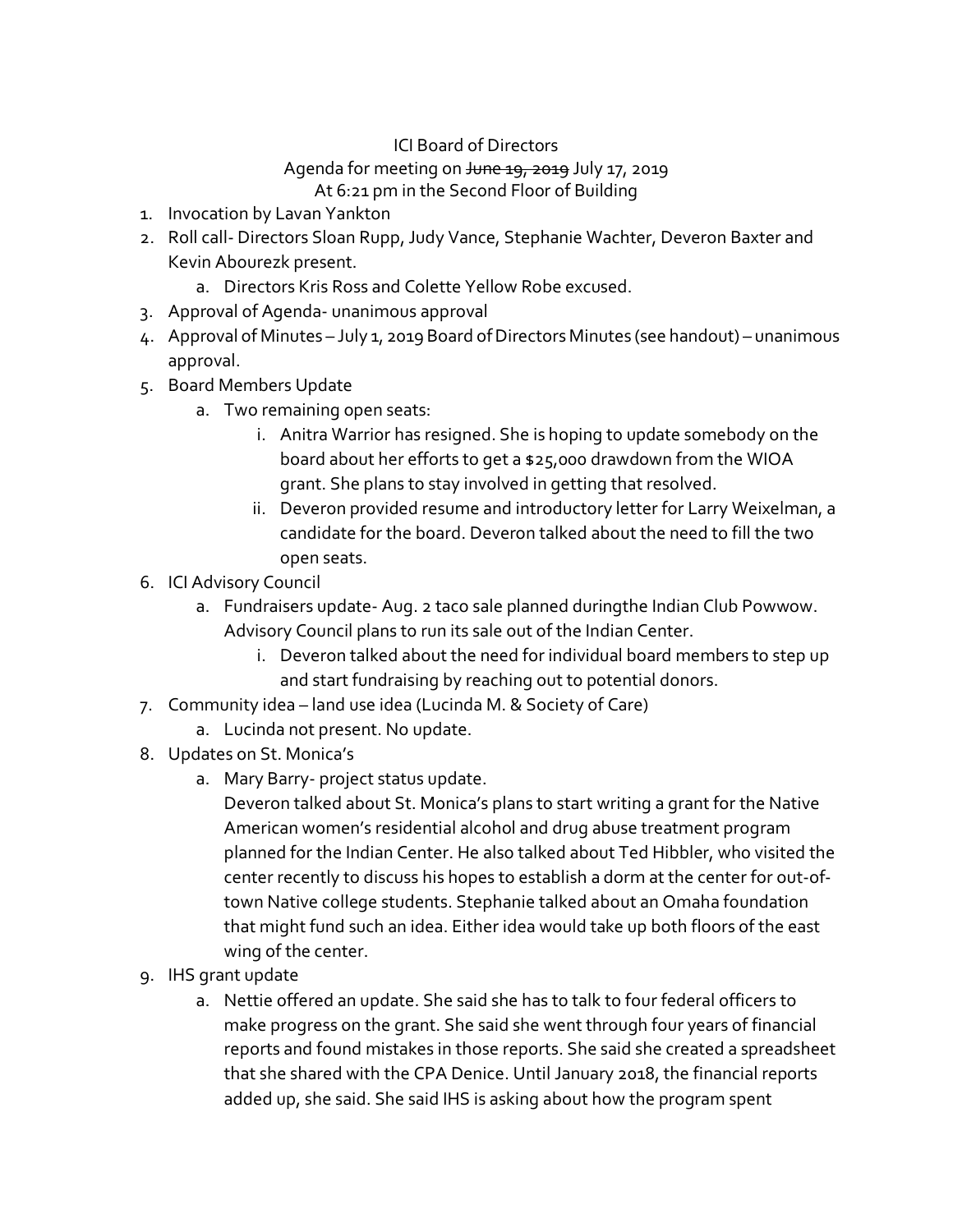\$159,000 in funding. She said she asked the center's current CPA Denice to help her reconcile the program's financial reports. She said the CPA is working to reconcile those reports and Denice planned to meet with Nettie and Judy. She said three financial reports are due, including with the last quarter's report that is due July 31. She said the continuous application was submitted. IHS said the center would allow us to finish Year 4 but wouldn't let us apply for Year 5 funding of the five-year grant. IHS did ask about whether there are new board members and whether any previous program staff members are still involved with the center. Nettie expressed concerns about whether the center has the capacity to host the youth prevention program anymore. She recommended that the board assess the community's needs before seeking new program funding. She said IHS is willing to accept in the grant the previous indirect rate for the youth prevention program. Kevin asked whether IHS would allow the center to move forward with the grant even if the center can't resolve where the \$159,000 went. Nettie said she doesn't know, but that Denice is trying to crossreference bank withdrawals with money that was spent by the program. Nettie said she wrote in the grant application that the center would hire contractors to fulfill two positions needed to run the program. She said \$181,000 remains in the Year 4 funds and it would have to be used until the end of the project in 2020. She said she applied for \$200,000, but the center would more likely receive \$181,000. \$148,148 is the direct cost, and the rest would be the indirect cost. It would be spread over  $14$  months, not  $12$  months.  $$51,852$  is the indirect cost. Nettie said she would remove 11 former staff members who were on the Indian Center's GrantSolutions account.

- 10. Volunteers to help clean up and organize the Finance Office
	- a. Deveron talked about Colette, who has a student from UNL who might be able to help do this as an internship.
- 11. Update on the Meeting with Dr. Paul Olson and Lin Quenzer

Deveron talked about an email that Lin sent regarding a potential meeting with Mayor Leirion Gaylor Baird. The mayor's office has said they may be able to help the center but have requested a meeting first. The mayor's office suggested having the center meet with a city staff member who might be able to help find potential renters for Indian Center office space. Deveron talked about the need for board members to reach out to large local funders, such as the Community Health Endowment, Cooper Foundation, Lincoln Community Foundation, Lancaster County Human Services and United Way. Several community members talked about the need for the board to decide where the board is at in terms of either reopening the center with programming or considering alternatives. Deveron said he sent a letter to the Community Foundation and the foundation offered some help to the center.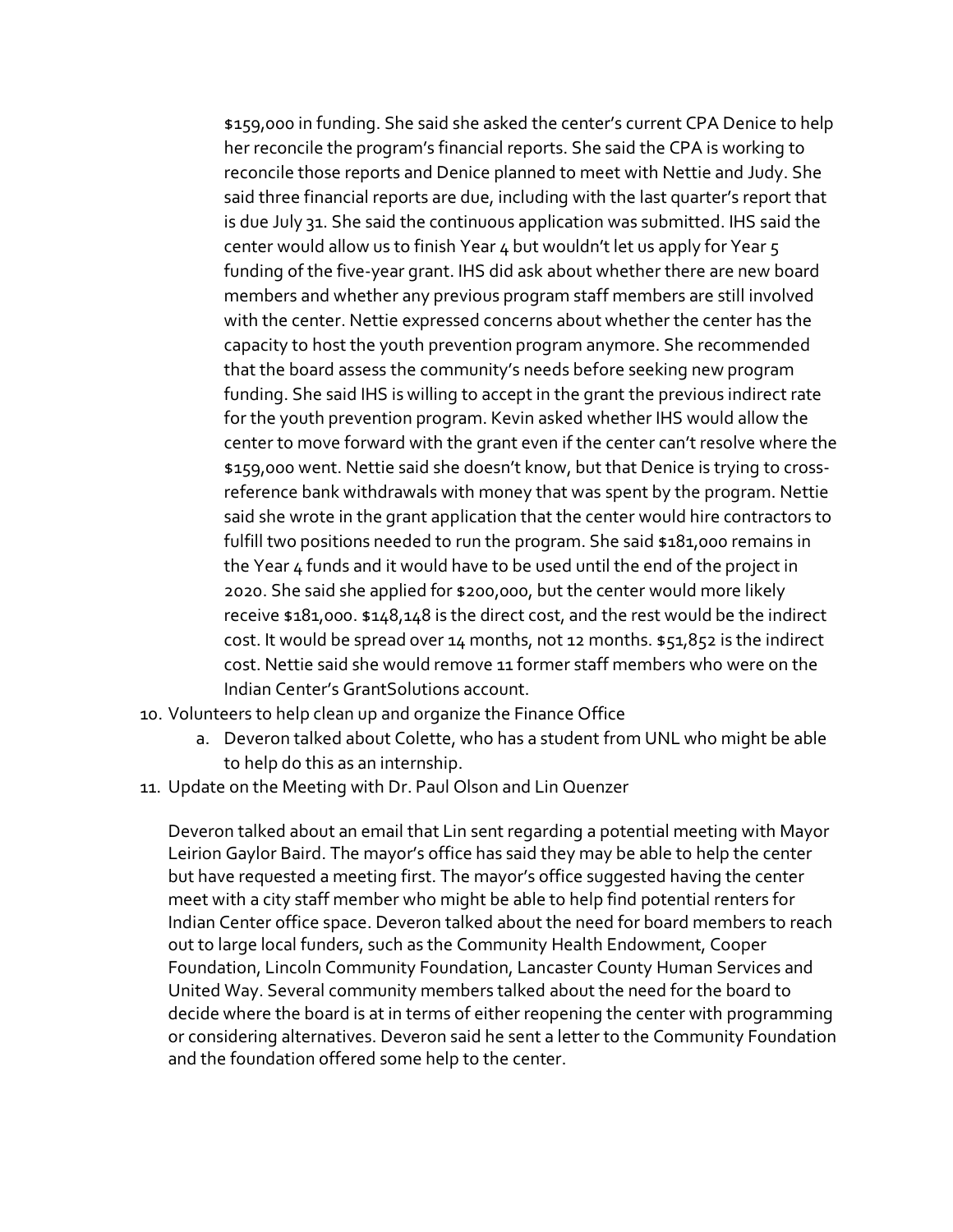Deveron talked about the need to update the center's policies in order to prevent future malfeasance within the center. He said each board member needs to get involved in trying to reestablish the center.

- 12. Committee Updates:
	- a. Planning/Development- future directions, strategic planning or suggestions for The future of the Indian Center.
		- i. At home assignment for the Board Members- at home assignment for each Board Member. No update.
	- b. Administration
		- i. Administrative updates- petty cash withdrawal
		- ii. Telephone/WiFi
	- c. Program Policy- Deveron talked about the need to update the policy and procedures.
	- d. Building/Grounds- Sloan said the center earned \$125 from space rental for the past month, and he paid \$100 of that to Percy for lawn maintenance.

Judy recommended the need for the board to begin letting the community know about upcoming board elections. Doni Baxter recommended that the board hold an executive session to consider how to proceed with board elections.

The board discussed how to get rid of three vehicles on the property that are raising the center's insurance rates. One community member discussed holding an auction, and Stephanie suggested talking to the UNL Tractor Museum about the tractor on the center's property.

Stephanie made a motion to have Taryn Abourezk look into having an auctioneer sell surplus property for the center. Sloan seconded the motion and the motion passed with four Yeses and 1 abstention by Kevin Abourezk.

- 13. Treasurer Report-Judy V.
	- a. Audit update- No update from CPA Denice.
	- b. Other items- Judy talked about reaching a Department of Revenue employee regarding holding taxes and said that person said the center would receive a refund though she didn't how much it would be.
- 14. New Business Stephanie talked about the need to write Thank You letters to donors, including those who gave during Give to Lincoln Day, as well as any donors to recent fundraising events.

Kevin made a motion to have Stephanie develop a donor program to begin thanking donors and develop a list of recent donors. Deveron seconded the motion and the board approved the motion unanimously.